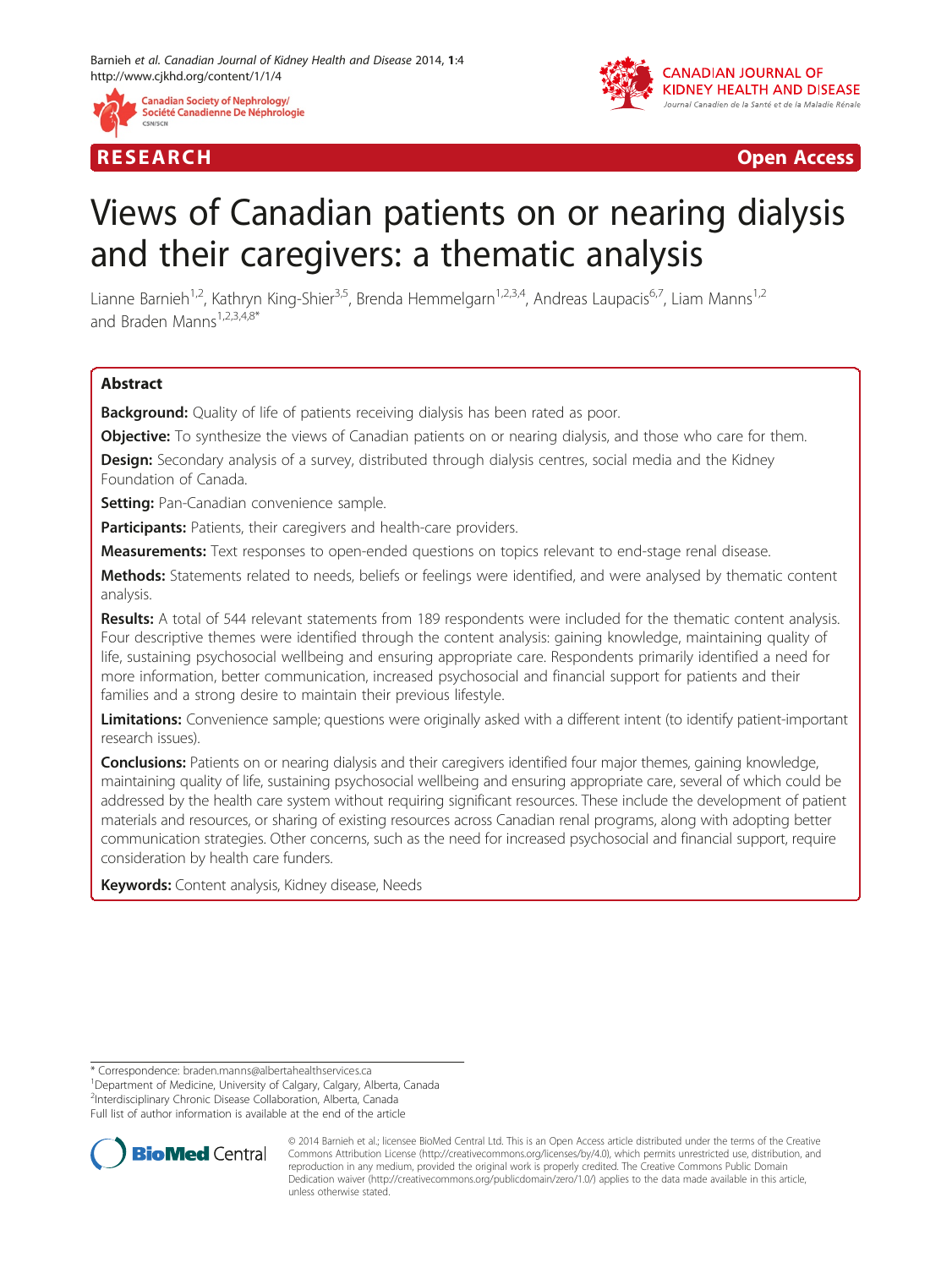# Abstract

Contexte: On décrit souvent la qualité de vie des patients en dialyse comme mauvaise.

Objectif: L'objectif de cette étude est de présenter les perspectives de patients canadiens en pré ou en dialyse ainsi que celles de leurs proches.

Type d'étude: Analyse secondaire d'un sondage effectué via les centres de dialyse, les médias sociaux et la Fondation canadienne du rein.

**Échantillon:** Échantillonnage de convenance pancanadien.

Participants: Les patients, leurs aidants naturels et les professionnels de la santé.

Mesures: Réponses aux questions ouvertes relatives à la maladie rénale terminale.

Méthodes: Les affirmations relatives aux besoins, croyances et sentiments ont été identifiées et une analyse thématique et de contenu a été effectuée.

Résultats: Nous avons inclus 544 affirmations pertinentes au sujet de recherche provenant de 189 répondants dans notre analyse de contenu. Nous avons identifié quatre thèmes descriptifs lors de l'analyse de contenu : l'acquisition des connaissances, le maintien de la qualité de vie ainsi que du bien-être psychosocial et des soins appropriés. Les répondants ont mentionné un besoin d'avoir plus d'informations, une meilleure communication, un support psychosocial et financier accru pour les patients et leurs familles et un désir intense de maintenir leur style de vie antérieur à la maladie.

Limites de l'étude: L'échantillon de convenance ainsi que le fait que les questions avaient une visée différente (identifier les domaines de recherche importants pour les patients) constituent des limites de cette étude.

Conclusion: Les patients en pré-dialyse et en dialyse ainsi que leurs aidants naturels ont identifié 4 thèmes majeurs : l'acquisition des connaissances, le maintien de la qualité de vie ainsi que du bien-être psychosocial et l'accès à des soins appropriés. Le système de santé pourrait se pencher sur certains de ces thèmes sans avoir recours nécessairement à des ressources supplémentaires. Ceci pourrait se traduire par le développement de ressources pour les patients ou le partage de ressources existantes entre les programmes canadiens de néphrologie ainsi que le développement de meilleures stratégies de communication. Les autres préoccupations identifiées lors dette recherche, telles qu'un meilleur support financier et psychosocial, doivent être cependant examinées par les organismes responsables du financement en santé.

# Background

End-stage renal disease (ESRD) is increasing worldwide; at the end of 2009 there were nearly 38,000 people living with end-stage renal disease in Canada [\[1](#page-8-0)]. Most patients with ESRD do not receive a kidney transplant and require dialysis to survive. Quality of life for patients receiving dialysis has been rated similarly to patients with metastatic cancer [\[2](#page-8-0)], in part because of the intrusiveness of ongoing dialysis (whether hemodialysis or peritoneal dialysis), and in part because of symptoms related to the disease, including depression which occurs in up to 30% of patients [[3,4](#page-8-0)].

Qualitative research provides insight into the views of respondents, including their attitudes, needs, beliefs and feelings. This provides some insight into patients' perspectives on their illness. Understanding patients' views can help health care providers tailor the type of treatments offered to patients, as well as understand when, how and what information to provide to patients about the treatment options. This is particularly relevant in patients with chronic diseases, such as kidney failure, since they deal with their illness and the consequences of its treatment on a daily basis.

We build on prior work to determine the research priorities of patients on or nearing dialysis, their caregivers and the health care professionals who look after them. To develop the list of top research priorities, we initially surveyed patients, their caregivers and health care professionals across Canada, collating, and ranking their responses. A top ten list was subsequently developed at an in-person meeting [\[5](#page-8-0)]. During this priority setting exercise, we noted that many of the items expressed by respondents represented not only unanswered research questions, but also expressed the needs, beliefs or feelings that were specifically related to their illness or its treatment. In this report, we use survey responses from patients and caregivers to conduct a thematic analysis of their views. This consideration of the views of patients and caregivers with kidney disease is meant to inform health care service providers about ways to support treatment decision-making, enhance communication, address psychosocial wellbeing and improve patient satisfaction.

# Methods

We undertook a qualitative, descriptive study, based on a secondary analysis of survey data, using thematic content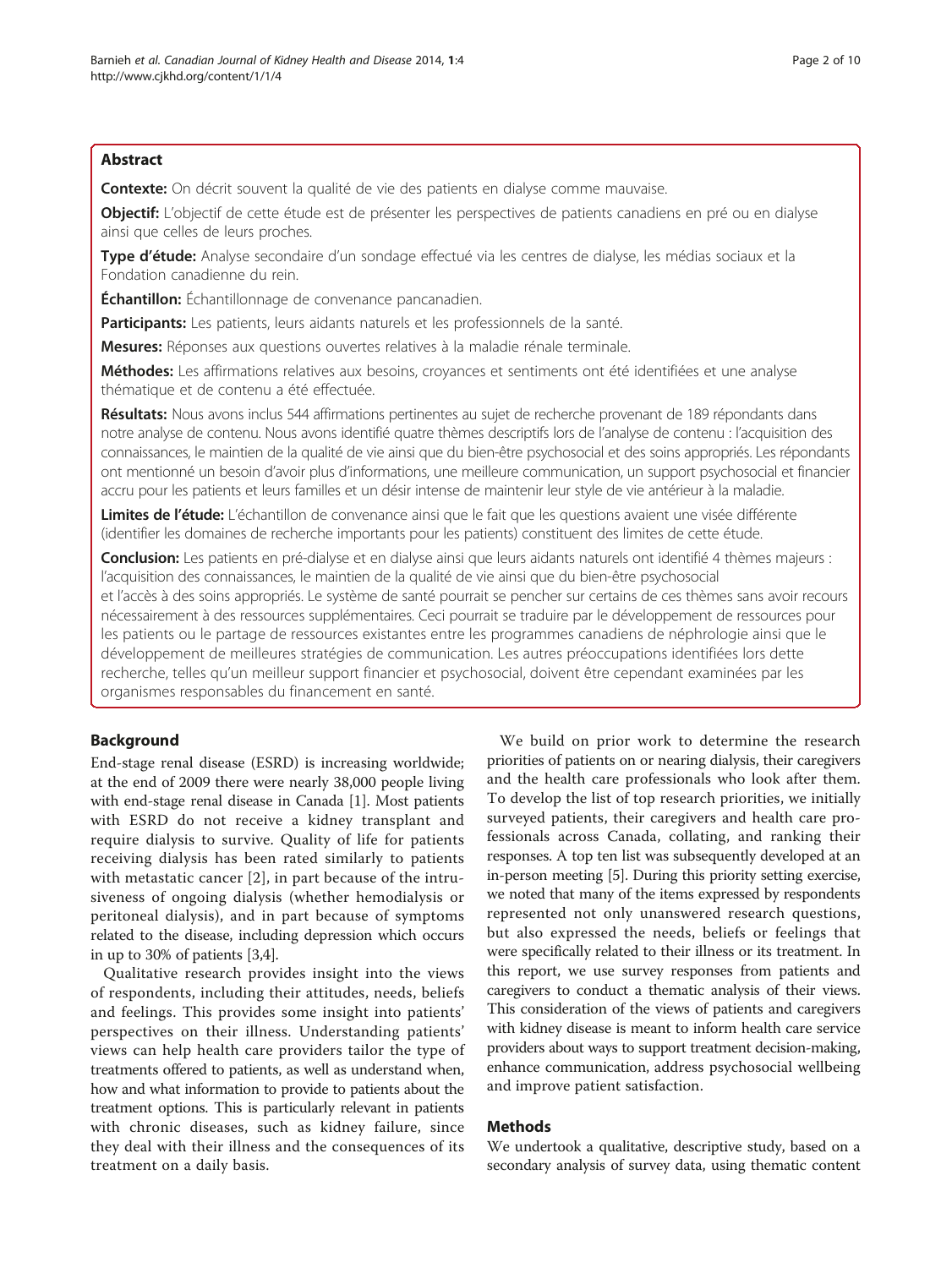analysis to synthesize the views of patients on or nearing dialysis and their caregivers.

#### Participants

Patients, caregivers and health care professionals who care for patients on or nearing dialysis were invited to complete a survey distributed online through partner organizations (Kidney Foundation of Canada), social media (Twitter, Facebook), or a paper-based version available in 10 Canadian hemodialysis centers. The survey was open for 3 months (October 2012 – January 2013). For this analysis, we only analyzed the responses of patients and their caregivers.

#### Survey

The survey consisted of seven open-ended questions on topics relevant to patients with ESRD (overall management of kidney failure, treatment options, dialysis access options, prognosis, diet, symptoms and lifestyle). These open-ended questions were intended to elicit questions that were answerable by research, for example: "Are there questions about decisions regarding the way in which kidney failure can be treated that you would like to see answered by research?" In previous work, these research questions were prioritized to develop the top ten most important unanswered research questions from the perspective of patients and their caregivers [\(http://www.cann-net.](http://www.cann-net.ca/patient-information/dialysis-research-priorities-survey#results) [ca/patient-information/dialysis-research-priorities-sur](http://www.cann-net.ca/patient-information/dialysis-research-priorities-survey#results)[vey#results\)](http://www.cann-net.ca/patient-information/dialysis-research-priorities-survey#results). While the goal of this previous work was to consider respondent statements in the context of developing a list of unanswered research questions, in the current work, we were interested in how the statements reflected respondents, needs, beliefs and feelings. In the survey responses, some patient statements only reflected unanswered research questions, and did not inform views. To eliminate these statements, which were less informative in the context of this work, two reviewers classified all responses independently, and separated these statements out. The remainder of the statements formed the dataset for the content analysis.

#### Qualitative content analysis

Statements were analyzed by thematic content analysis, a method that enables systematic analysis of the content in communication, such as answers to a survey, and reflects the content of the data set. Thematic content analysis is a method for identifying, analyzing, and reporting themes within data, where concepts or categories are derived from the data in an inductive or deductive manner [[6](#page-8-0)]. These concepts or categories serve to represent the data by providing knowledge and new insights, with the outcome a condensed and broad description of the phenomenon under study [\[7\]](#page-8-0). Content analysis goes beyond the summary of the data and involves a qualitative interpretation by the researcher, providing a "vicarious experience" for the audience [\[8\]](#page-8-0).

A descriptive theme was defined as a subject that captured important data related to end-stage renal disease [[9\]](#page-8-0). Themes were not defined a priori but emerged after the initial readings of the data. Themes were identified as having captured an important element of the views of patients with chronic kidney disease and their caregivers and were not necessarily the most prevalent subjects within the data. Themes were not created to be mutually exclusive, but in order to represent the best conception of the data.

#### Synthesis of findings

We followed the process outlined by Braun et al. [\[6](#page-8-0)] to synthesize the results. The data were first read by one author (LB) several times, to become familiar with the content and generate an initial idea of themes. The thematic content analysis involved three phases: the development of descriptive themes along with the creation of mutually exclusive rules for inclusion; statement by statement coding done independently by two authors (LB & LM); and the organization of the statements into meaningful categories by the same two authors (LB & LM). Any disagreements between the two authors were resolved by consensus, with the input of a third reviewer (BM) if necessary. We defined 4 descriptive themes, which were re-assessed to ensure that they worked with and represented the data. Lastly, a selection of powerful and compelling examples were selected, with context, to represent each theme.

#### Results

The survey elicited a total of 1820 statements from all respondents (patients, health care providers and caregivers) (Table [1\)](#page-3-0). Of these, 245 were removed because they were out of scope (not relevant to patients on or nearing dialysis) or were unclear. Of the remaining 1575, 1054 were from patients or caregivers. Statements that only expressed a research question, for example "can stem cell research improve my kidneys" or "what research is being done with regard to a mechanical replacement kidney, much like the artificial heart", were removed. There were a total of 544 remaining statements, from 189 individual respondents, included for the thematic content analysis.

Four major descriptive themes were identified as being central to the views of patients with chronic kidney disease and their caregivers: gaining knowledge, maintaining quality of life, sustaining psychosocial wellbeing, and ensuring appropriate care. A thematic schema of the analytical framework is represented in Figure [1](#page-4-0).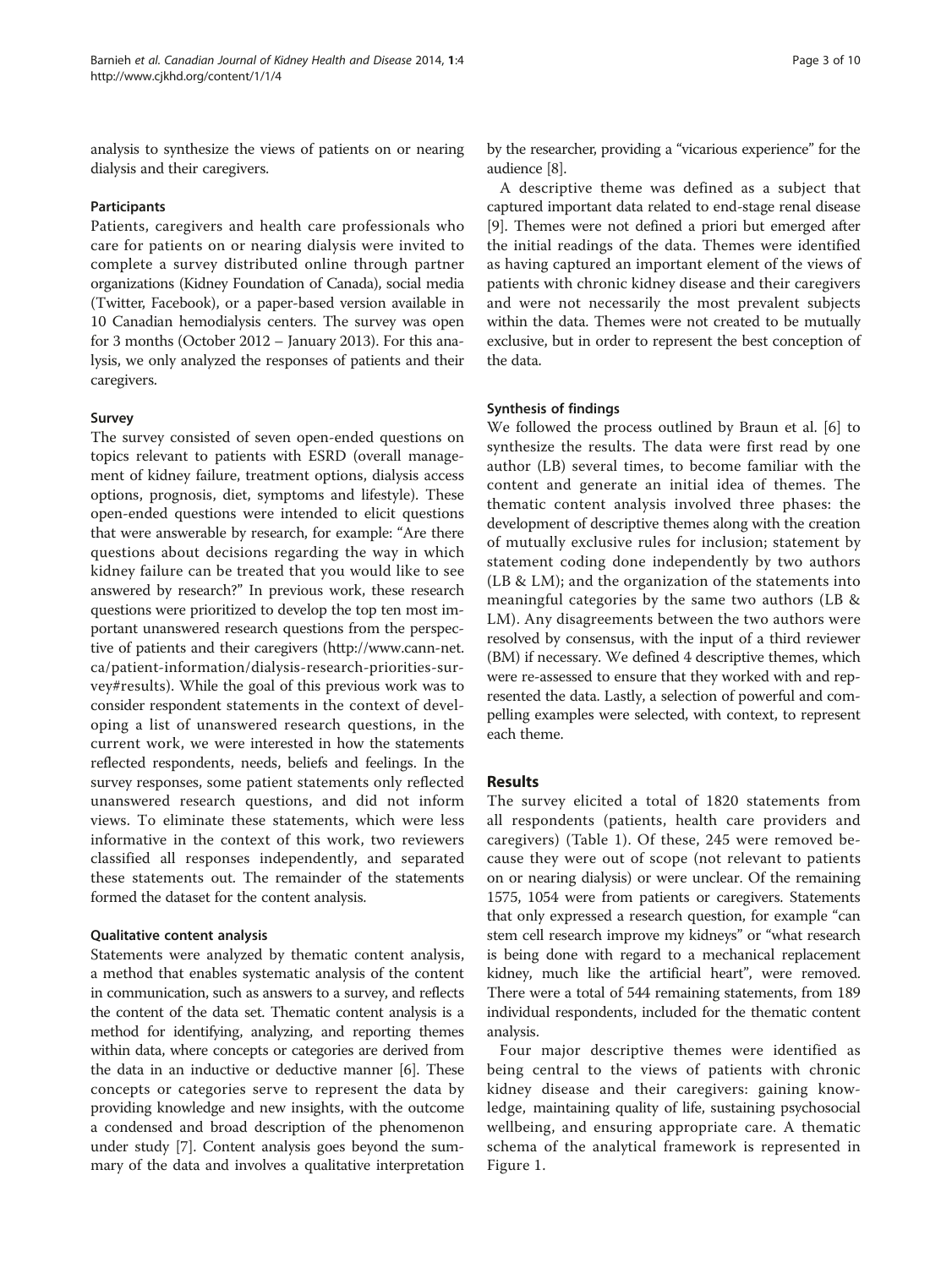#### <span id="page-3-0"></span>Table 1 Patient and caregiver characteristics

| Type of respondent                          | n (%)<br>Total n= 189 |
|---------------------------------------------|-----------------------|
|                                             |                       |
| Patient on home hemodialysis                | 32 (16.9)             |
| Patient on peritoneal dialysis              | 22 (11.6)             |
| Patient on dialysis, no detail              | 2(1.1)                |
| Patient, within a year of starting dialysis | 6(3.2)                |
| Care provider                               | 36 (19.0)             |
| Age                                         |                       |
| $18 - 29$                                   | 5(2.6)                |
| $30 - 39$                                   | 15 (7.9)              |
| $40 - 49$                                   | 26 (13.8)             |
| $50 - 59$                                   | 35 (18.5)             |
| $60 - 69$                                   | 49 (25.9)             |
| $70 - 79$                                   | 23 (12.2)             |
| 80 and over                                 | 10(5.3)               |
| Prefer not to answer                        | 26 (13.8)             |
| Gender                                      |                       |
| Male                                        | 73 (38.6)             |
| Female                                      | 89 (47.1)             |
| Prefer not to answer                        | 27 (14.3)             |
| <b>Ethnicity</b>                            |                       |
| Aboriginal                                  | 3(1.6)                |
| Asian                                       | 10(5.3)               |
| Black                                       | 9(4.8)                |
| Mixed                                       | 3(1.6)                |
| Other                                       | 7(3.7)                |
| White                                       | 123 (65.1)            |
| Prefer not to say                           | 34 (18.0)             |
| Province                                    |                       |
| Atlantic                                    | 26 (13.8)             |
| British Columbia                            | 7(3.7)                |
| Ontario                                     | 59 (31.2)             |
| Prairies                                    | 65 (34.4)             |
| Quebec                                      | 4(2.1)                |
| Territories                                 | 1(0.5)                |
| Prefer not to say                           | 27 (14.3)             |
|                                             |                       |

#### Gaining knowledge

The theme gaining knowledge encompassed seeking knowledge/lack of information, communication, timing of information, and included how patients and their caregivers learned about topics related to their chronic kidney disease.

#### Seeking knowledge/lack of information

Respondents sought knowledge not only about the different treatment options available (either dialysis modality or access), but also wanted to determine which was the "best", and why, for both their overall health and quality of life. They specifically expressed the desire for a thorough explanation of all options. A caregiver stated: "Yes, I would like to see all of these options thoroughly explained at the very beginning. This is a whole new world for patients and care givers, making it very difficult to make good decisions." Respondents verbalized that they felt uninformed about many aspects of their treatment and care. A hemodialysis patient expressed: "Again left in dark till things happened, policy seems to be on a need to know. When you start dialysis why don't they warn you about the symptoms of crashing? Not nice not knowing what is happening". There was a recurring concern regarding symptom management, and respondents frequently voiced that they were unsure of why certain complications occurred (lack of energy, itchiness). They also felt that the lack of information interfered with their ability to cope with and manage these symptoms, as stated by a hemodialysis patient: "Why do we get restless legs, itchy skin and have difficulty sleeping? No one ever explained why nor what can be done". This lack of information extended to other areas of their disease, including fluid management and diet restrictions. A peritoneal dialysis patient wrote: "More information on why some foods are okay and others aren't. I had to find detailed lists of phosphate containing foods on the internet".

Respondents also stated that they were unsure about their prognosis on dialysis, wanting to know how long they would need to stay on dialysis, the progression of their disease, as well as their life expectancy. A patient receiving hemodialysis in a clinic expressed: "Generally a summation of what will happen physically as the years pass on dialysis would be beneficial to me as a patient. What should I expect in terms of medical problems and deterioration due to the end stage renal disease". Lack of information extended to those seeking a transplant as well. A patient receiving hemodialysis in a clinic wanted to know: "At what age, and with what present medical issues does a person with kidney failure become ineligible for a transplant? Persons with kidney failure want to know all about the process of selection regarding a transplant". One dialysis respondent expressed that they wanted a holistic take on information, stating "We need to be better informed about the side effects of dialysis on your mind as well as your body, such as focus, cognitive ability and lack thereof. Also, how your whole life will change: how you have to live and interact with others and how totally frustrating it can be".

# Communication

In addition to not receiving the information they felt they needed, participants raised concerns about the communication between patient and healthcare provider, specifically in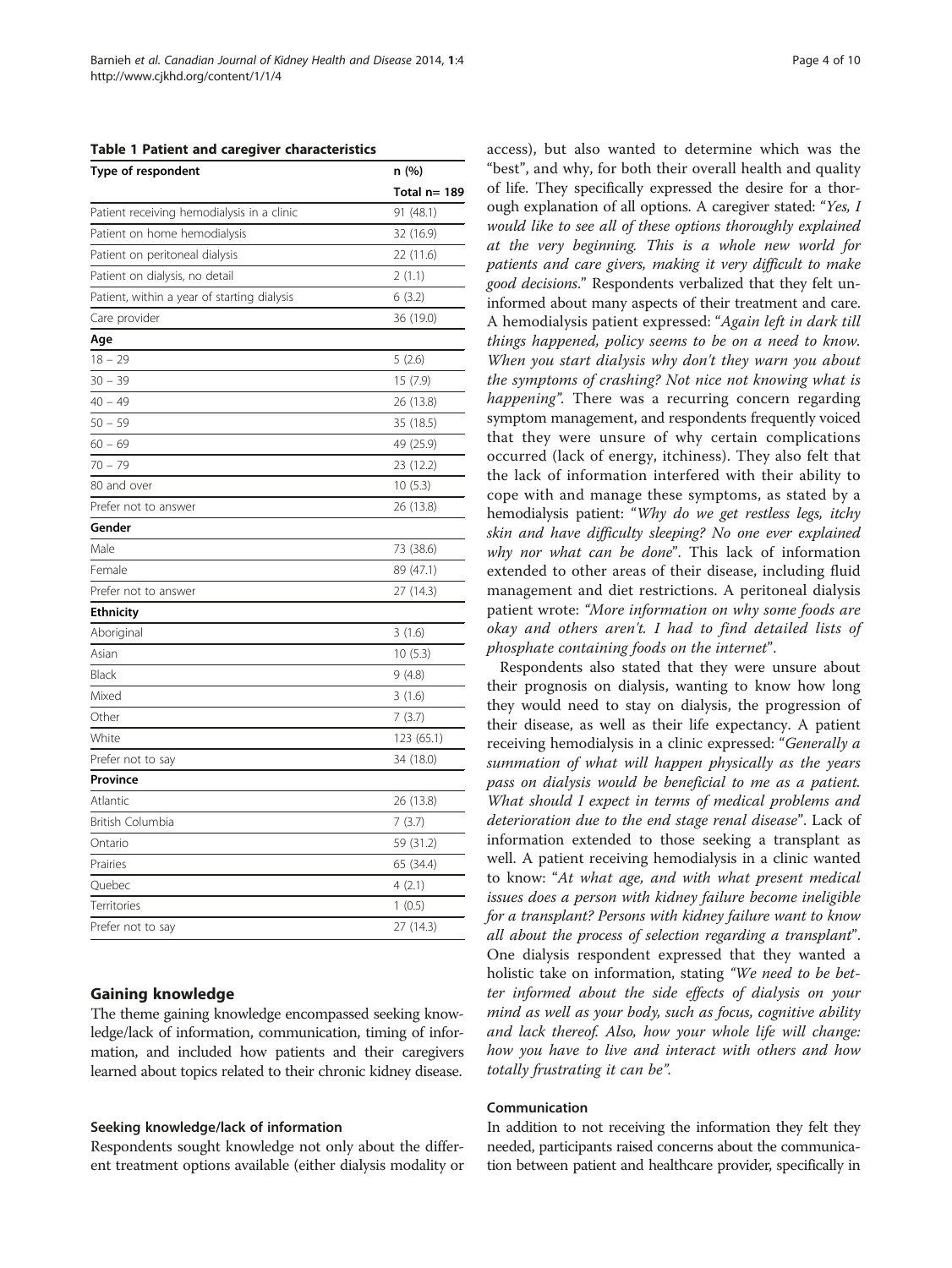<span id="page-4-0"></span>

how the information was delivered. "An explanation in layman's terms would be useful". A hemodialysis patient felt information was not always communicated appropriately. "I started dialysis two weeks ago. There are a number of acronyms used, which I do not understand. How can we improve communication with patients?" This same respondent expressed that he found it "very frightening" when first discussing kidney disease.

Respondents also expressed a desire for improved communication for managing their disease, and being informed. A home hemodialysis patient wondered: "Why can't the nurses share what's going on with our blood work and inform us as patients". In the particular case of diet restrictions, a long term dialysis patient stated: "Just because the patient was told this once at the beginning does not mean they remember. There should be some kind of annual review of the do's and don'ts as well as product updates". A respondent receiving hemodialysis in a clinic stated it as follows: "They need to go one step further than just give us a piece of paper saying what you can and cannot eat or drink and explain the consequences of not following a diet and watching what you drink".

Many respondents verbalized their desire for a transplant, but felt that the selection process and position on the waiting list could be communicated in a clearer manner. Some felt this process was not transparent, perhaps due to a lack of communication on how the process works. "Why do I have to wait so long? Why haven't they made an effort to get me on the transplant list? Will I ever get my transplant?".

Overall, some respondents voiced that they would like to feel part of the team and more involved in the decision making around their care. This was expressed by a patient

receiving hemodialysis in a clinic through the following statement: "I've been through being diagnosed and I still see it happening: the nephrologist tells you what you have, the treatment and the diet, but never acts like you're a part of the team. Why is it that up until the moment you are told the above, you think you have a say in your treatment, but the specialist doesn't see it that way".

#### Timing of information

Respondents also questioned whether information could have been given earlier in the disease process. They felt that had they known the severity of their disease earlier on, they could have taken more action to prevent or delay the progression. Respondents also wanted to know early on about their treatment options for dialysis, given the impact of the decision. One patient wrote, "I feel that the patient should be told earlier about their choices. Also important knowing about how dialysis can affect your life and that of your family, friends, employer, etc. It is very traumatic and life changing".

For those who had already made a decision about dialysis options, a respondent receiving hemodialysis in a clinic recounted feeling pressure to make a decision and needed more time. "Can you make the whole orientation process much clearer? Also, a strong focus was given to home hemodialysis, which I wasn't comfortable doing. Pushing us, especially those on the senior side, to use home dialysis with that machine is terrifying, even with training. Can you build layers of consulting to ease those of us into our new lifestyle? It may be repetitive but we'd make better decisions in the long run". Another patient receiving hemodialysis in a clinic recounted his experience as follows: "When I first started dialysis, it would have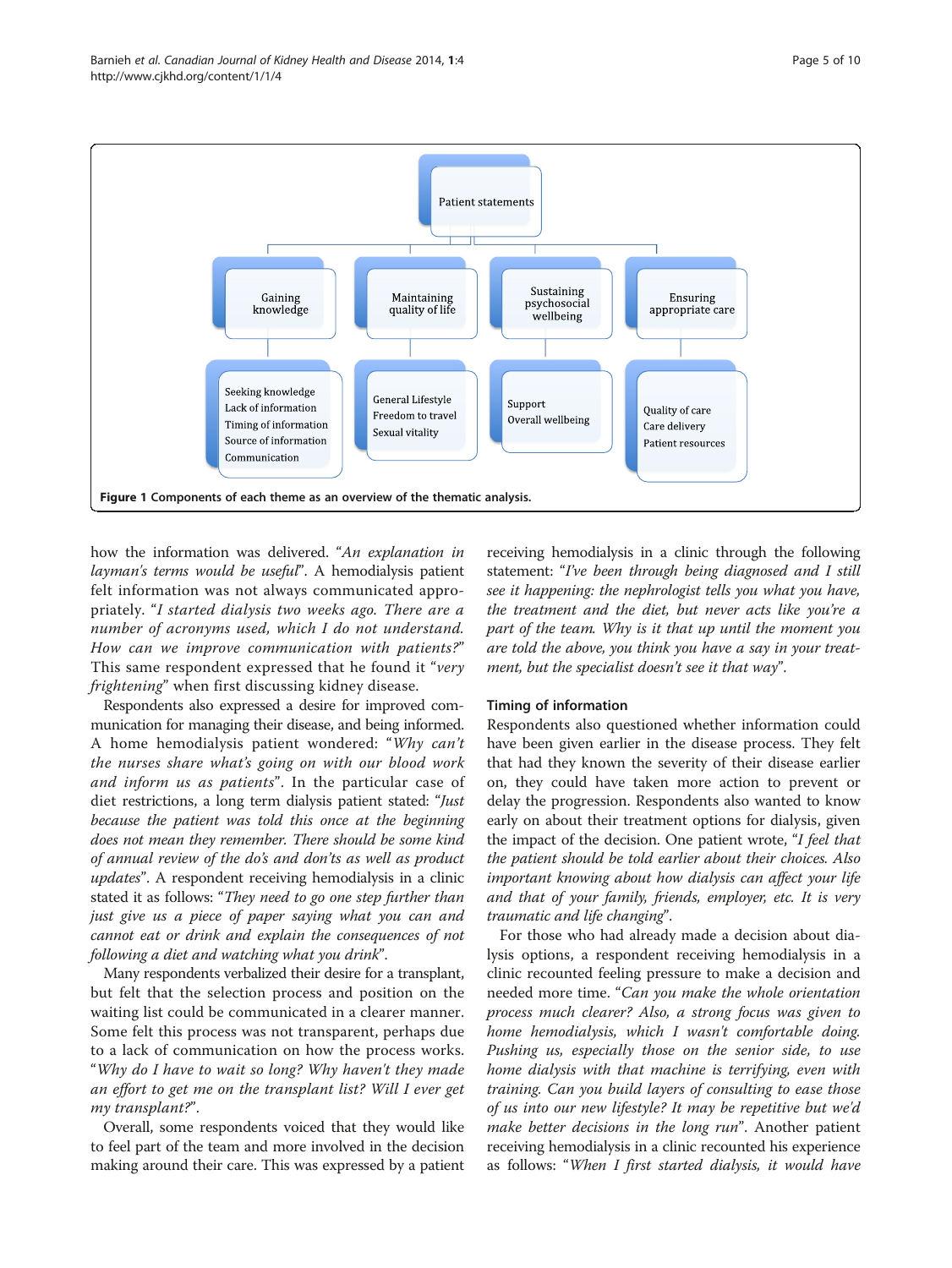been very helpful to know about the side effects of dialysis. I believe it would have helped prepare myself and my spouse for the onset of all this stuff. I received very little information when I first started".

# Source of information

Peers appeared to be an important influence for both patients and caregivers on deciding their treatment options. Respondents valued the experience of their peers in the process of choosing their modality and were interested to know how they came to their decision. One caregiver stated: "Indeed it was a very difficult decision to make regarding the topic of which dialysis treatment would be best suited for us. We could have used more info on real people who have done both and what their experiences were and what the pros and cons are. Also the success rate of each and is there any difference or research on who does better on the different treatments". Respondents also looked to their peers in terms of their care, benchmarking their treatment against others, and wanting to know why there were differences. "How come some people have shorter times [on dialysis] than others, and more frequently during the week?".

#### Maintaining quality of life

The theme maintaining quality of life encompassed the patient's general lifestyle, freedom to travel and sexual vitality. These were all identified as being important in maintaining a quality of life similar to pre-dialysis.

#### General lifestyle

Respondents most often expressed a strong desire to maintain their lifestyle, prior to the commencement of dialysis, what they commonly referred to as a "normal life". One respondent receiving hemodialysis in a clinic expressed: "What are the best options for a normal life?". Respondents also wanted to know how they could plan a life and maintain work while undergoing dialysis, as one respondent phrased it: "How to plan a life and work style that is compatible with staying fit while undergoing dialysis". One dialysis patient expressed a desire for normalcy and control in her ability to prepare the appropriate foods: "I see cookbooks for people of all kinds of conditions - heart problems, diabetes, gluten intolerance etc. I have never come across a cookbook for kidney patients. Can't some dietitian make one for us?". Respondents who experienced side effects or complications from dialysis or their illness often described the impact this had on their quality of life. "I've lost my eyesight and leg because of diabetes-how can I have a normal life? My wife is fed up, tired of my problems, how can I make this better? I need her to look after me".

#### Freedom to travel

A large proportion of respondents verbalized their desire for freedom to travel and stated that traveling was extremely important in maintaining their quality of life. Respondents identified several barriers related to travel. Limited access to other dialysis centers was one barrier identified by a respondent on hemodialysis: "Can more access to hemodialysis machines be set up so that people who like to travel can get appointments in different parts of the country? It is very difficult to get time to dialyze where we boat and like to camp". Another respondent identified not knowing how to plan travel while on dialysis and resources available for travel (both personal resources required and those made available by the health system) as barriers. "Can persons on dialysis be provided with a comprehensive and detailed directory regarding travel anywhere throughout Canada, including any special perks or considerations available by public or private services in terms of costs, access, assistance, etc.". Respondents were also concerned with whether it was safe to travel while dialyzing and any possible consequences traveling had on their health.

#### Sexual vitality

Respondents expressed the desire for more forthright communication around sexual vitality, emphasizing that sexuality was part of maintaining a normal life for them. A young woman with kidney disease expressed it as follows: "Sexuality is never spoken about. Young patients often have many questions about fertility, sex and how to deal with having a line or catheter and a sexual life". Respondents, and family members, were especially concerned about how they could maintain their sexuality, either by addressing erectile dysfunction, lack of sexual desire or other challenges to sexuality related to dialysis itself (e.g. femoral dialysis lines). "People are complaining about groin lines and trying to understand how they can still have sex. Sex is very important to any couple. Open communication regarding this topic would be much appreciated. All we need is to be on dialysis and divorced!".

#### Sustaining psychosocial wellbeing

The theme sustaining psychosocial wellbeing included psychosocial support for both patients on or nearing dialysis and their caregivers, in addition to their overall wellbeing.

# Support for themselves & caregivers

Respondents were concerned about their access to support for themselves and their caregivers, whether at the start of treatment or after years on dialysis. "How about having a counseling session of encouragement before a patient goes on dialysis because I was terribly afraid and I wanted to run away". One caregiver expressed a need for psychosocial care. "What do you do about the mental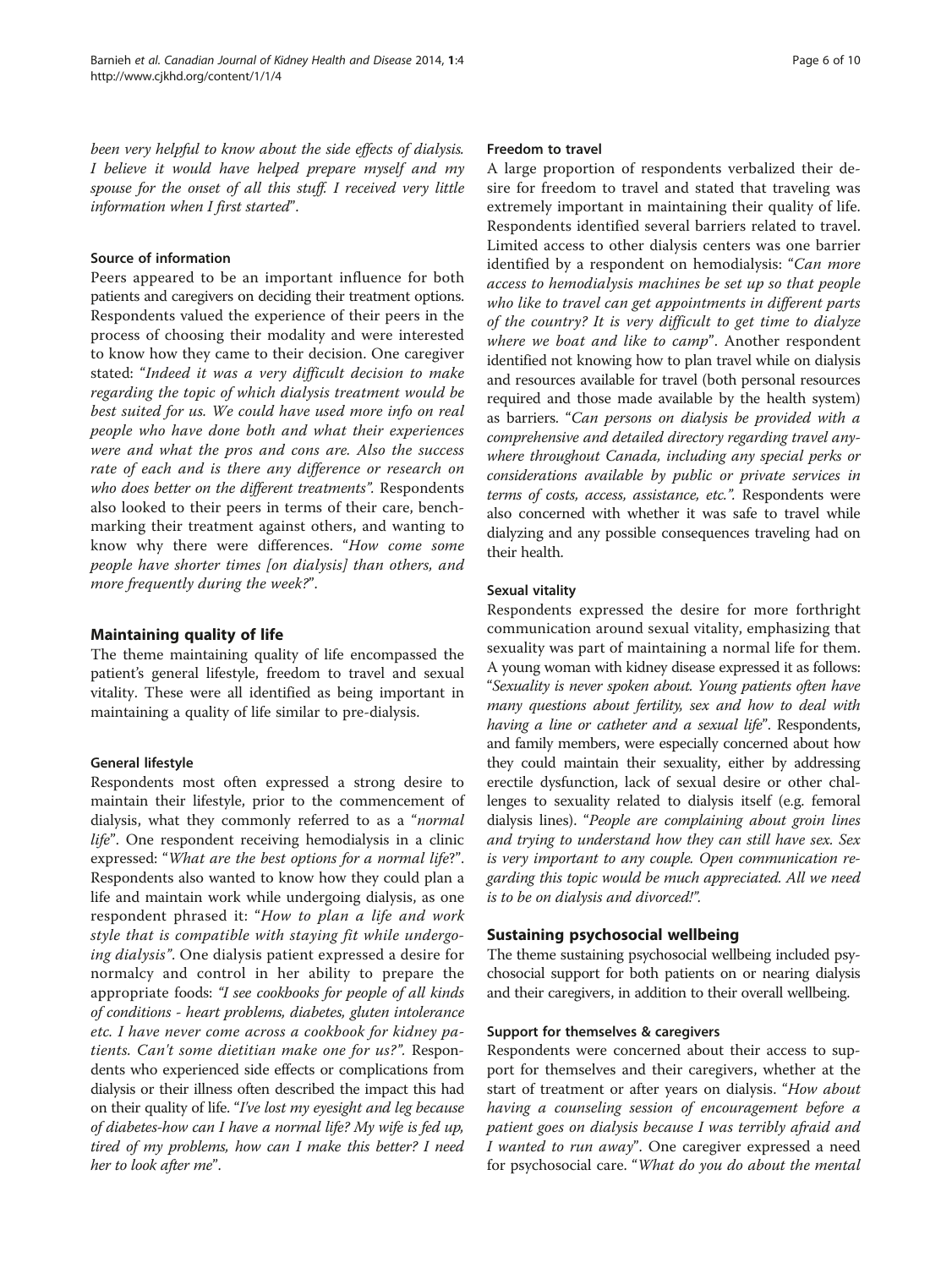care of a dialysis patient that suffers from depression due to or caused by lengthy treatment of dialysis?". Respondents were also concerned about their caregivers and the toll the disease took on them, illustrated by the following two quotes from patients on hemodialysis. "What types of things do family members have concerns about but are not voicing? What effect does CKD have on them?". "My wife left me because I was no longer that strong man she married, she wasn't getting the emotional love she needed and she thought I was going to die. Can more support/documents be made available to the spouses?". Some described the need for psychosocial support that extended beyond the dialysis unit. "Someone outside of the dialysis unit that is familiar with personal issues of chronic kidney disease other than my family doctor, especially dealing with sleeping and sexuality".

# Overall wellbeing

Respondents emphasized that the lack of quality of life they experienced while on dialysis contributed to feelings of depression or inadequacy. "I cannot make myself breakfast/get dressed/put on socks. My quality of life is very bad but I feel all these symptoms are a part of my life. All I can do is smile and keep doing what I can, but it is very hard". Many comments reflected the overwhelming and deepseated impact of dialysis and kidney disease on everyday life. "Without work you are living under the poverty line so are not only dealing with loss of health but now can barely afford to live. Family wants to distance themselves so they won't be reminded that death is imminent and won't feel the pain. Canada has made travel impossible. Most dialysis places don't want dialysis patients from another place, for various reasons; might infect their patients, too much trouble to accommodate. We cannot leave the country unless we are willing to pay for our own dialysis care. We are already destitute financially so that is impossible unless you have money. These kinds of restrictions, along with diet, and overall health add to feelings of depression".

#### Ensuring appropriate care

The theme ensuring appropriate care included quality of care, care delivery and patient resources. Quality of care encompassed the satisfaction and standard of care patients received, while care delivery centered around the health system and its resources that impacted care of the patient. Patient resources focused on any perceived or real limitations to accessing health care due to constraints of personal financial resources of patients.

#### Quality of care

Few respondents communicated concerns about their quality of care, with many expressing satisfaction with their nephrologists and other members of their health care team. "No questions but very satisfied with all treatment and information by all dialysis staff I have had contact with". Respondents did question whether their disease could have been diagnosed earlier, and suggested that education of their primary care physician may have led them to being treated earlier. "How do we educate family doctors to test for and refer patients at an early stage, so it is not such a shock when they are told they have kidney failure".

### Care delivery

Many of the views on care delivery expressed by respondents centered around perceived or real constraints on resources that affected their access to care, due to resources at the level of the health system. For example, some respondents perceived that home hemodialysis was a better treatment option, and that this should be offered more. "Why are more people not trained and guided towards self care, peritoneal dialysis or home hemodialysis". Another example was the lack of availability of all treatment options at all health centres, as stated by one patient receiving hemodialysis in a clinic. "I would like to try the button hole method but because of time and money and the clinic's part, I have not been able to try it. I'm trying to find a way to preserve the life of my vein".

# Patient resources

As respondents are often limited in their ability to work and earn income, they were concerned about personal costs incurred because of their illness and the need for dialysis, as well as whether one dialysis therapy would incur more expenses to them: "What personal costs could I expect if I chose one [dialysis therapy] over the other?" Several dialysis patients expressed concerns about the impact that medication costs have on their finances, as highlighted by the following two comments. "We need certain medications to deal with kidney failure and dialysis, so why aren't they free?" "Why are some medications covered and others not, for example sensipar? Last year I spent over \$20,000 on medications. How does a 18-year dialysis patient survive his co-pay while maintaining their dignity and live with these costs?" Another hemodialysis patient expressed frustration about the lack of financial resources available to them. "Since dialysis patients can't work full-time because it takes time out of your life, why aren't we compensated financially? We need dialysis to survive!"

# **Discussion**

We identified four themes that emerged from views of patients' on or nearing dialysis and their caregivers: gaining knowledge, maintaining quality of life, sustaining psychosocial wellbeing, and ensuring appropriate care. Respondents identified a lack of information and communication between patient and provider as a significant concern, particularly with respect to information about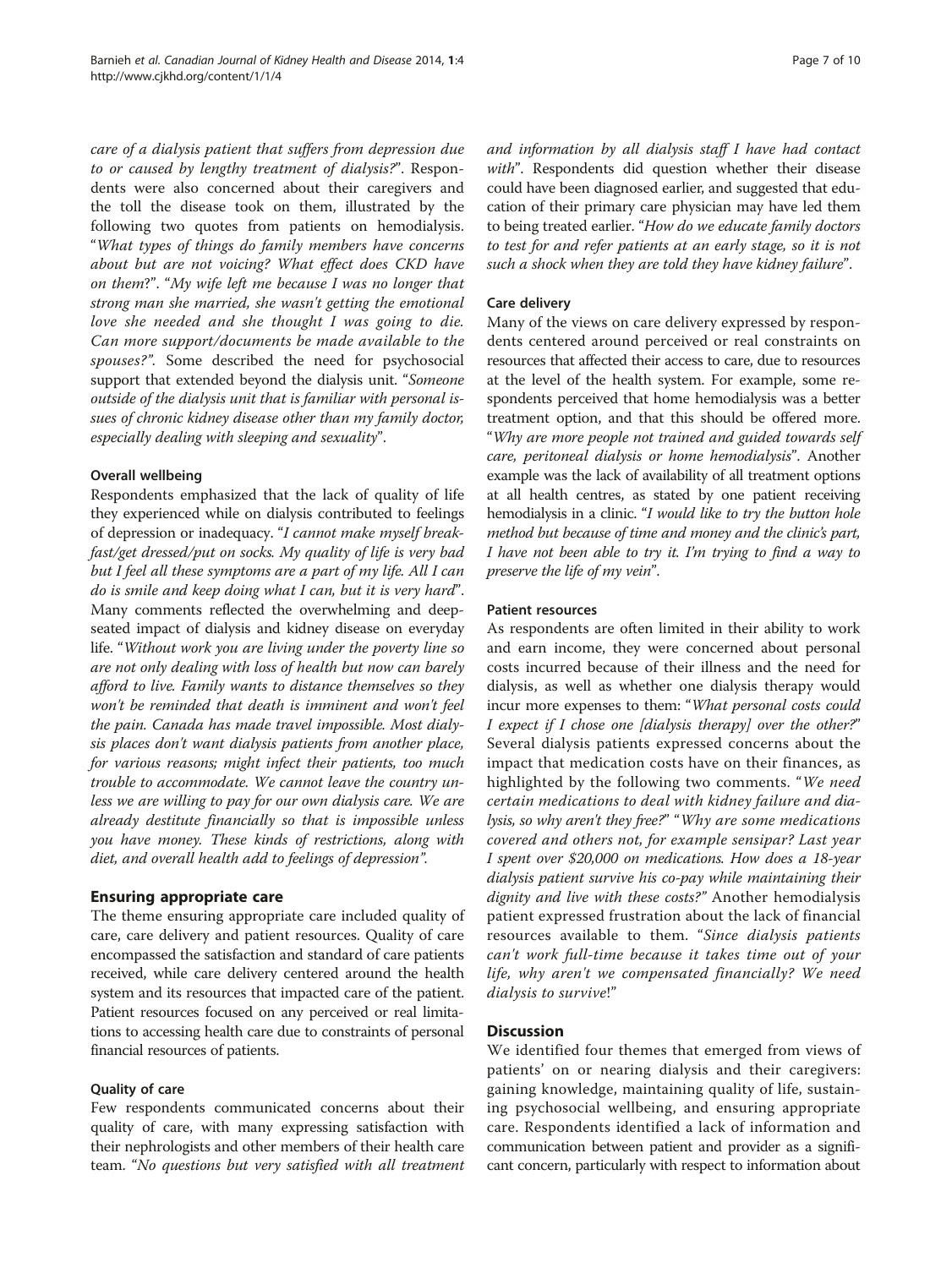dialysis modality and access. Respondents also expressed significant concerns about their quality of life on dialysis, and expressed a desire to have as much of a "normal" life as possible. They identified a variety of issues that could be addressed by both the health system and health care providers to improve their quality of life. With respect to the health system, there is an urgent need for more psychosocial support, and resources to facilitate travel, particularly for patients on hemodialysis. For health care providers, better communication is key, along with more information on why symptoms happen, how they can best be managed, and information about their future prognosis.

The majority of respondent's expressed a need for gaining knowledge, which was thought of either as seeking knowledge or lack of information. This need for information was expressed by both dialysis patients and caregivers, echoing previous studies that found that the primary need of families of chronic dialysis patients was information [[10,11](#page-8-0)]. The timing of when information was presented to patients and caregivers was also a common theme, as was the importance of re-enforcing and updating material previously communicated. The information needs of people as they pass through the various stages of their disease changes over time. A careful consideration of the type of information, including how much information, and at what stage of their illness it is provided, could enable a more efficient transfer of knowledge from health provider to patient. Further, education may alleviate concerns and stress, and stress has been found to affect dialysis modality selection [[12](#page-8-0)]. Providing predialysis education can not only enable patients to choose the modality best suited to them, but helped in their understanding of their disease [[13](#page-8-0)], and may extend their time prior to dialysis initiation [[14](#page-8-0)]. Indeed, previous research has noted that patients need information spread over an extended period of time, with increasing amount of detail and specificity as renal replacement therapy nears [\[15\]](#page-8-0). Clinical practice guidelines in the UK specify that information should also be tailored to the stage of disease [[16\]](#page-8-0).

Our results also highlighted that transferring knowledge is dependent on the quality of communication among people, echoing the results of a study that found that perceived knowledge of kidney disease was related to the quality of communication [\[17](#page-9-0)]. Many respondent comments reflected the need for improved communication between patients/caregivers and health care providers, though increased communication is not merely repetition of the same information. Improving health literacy of patients with chronic kidney disease may be one step in not only ameliorating communication, but may also addressing the information needs of these patients, and how knowledge is retained [\[18](#page-9-0)]. Health literacy encompasses communication between patients, their social networks, and providers. Limited literacy has been linked with reduced knowledge, less adherence, hospitalization and death [[19,20](#page-9-0)]. Finally, many respondents identified the importance of peer influence as a source of information, which may be particularly important since previous studies identified peer support as a means of providing practical information about kidney disease [[21](#page-9-0)]. Peer support may also give purpose to patients already on dialysis by valuing their experiences. As peers have "been there, done that", they have first hand comprehension of some of the difficulties of treatment, and may be a more influential source of information than clinicians for some important treatment decisions.

We identified the need for more resources for patients and their caregivers, including improved access to travel, more information on how to cook meals within the limitations of the renal diet, more financial support, and more psychosocial care for themselves and their caregivers. Patients on hemodialysis consistently requested more information on how to arrange hemodialysis in other cities, and were concerned with the lack of hemodialysis spots available to enable travel. With respect to meal planning, although there is high-quality information available online to assist dialysis patients and caregivers ([http://www.kidneycommunitykitchen.ca/kkcookbook\)](http://www.kidneycommunitykitchen.ca/kkcookbook), this information may not be sufficiently broad to address all cultures, tastes or financial means. Further, the number of comments we received requesting additional meal planning resources suggests patients are not aware of existing resources and are still facing barriers with respect to meal preparation. The difficulty of preparing meals to meet the dietary restrictions of those on dialysis is a need that has been met by pre-packaged frozen meals in the United States [[22](#page-9-0)]. Finally, with respect to the need for psychosocial care, the availability of trained professionals for psychosocial care in and out of the dialysis unit, along with support for caregivers, may help relieve the burden of living with this disease. Moreover, since depression is very common [\[23\]](#page-9-0), resources to help patients prevent and manage depression appears to be a critical need for patients. In addition to professional support, social support has also been found to improve outcomes, including compliance, in those with end-stage renal disease [\[24,25\]](#page-9-0) and resources should be made available to help foster important social relationships.

In light of this information, kidney care and dialysis programs, in collaboration with patients and caregivers, should take inventory of what information they provide, the resources available, and how this information is communicated to patients. A careful examination of where a program's current resources are being directed and whether this aligns with the needs of patients and their caregivers is necessary. Further, detailed information on how to access resources should be made clear and reiterated often. Although the challenges that patients face may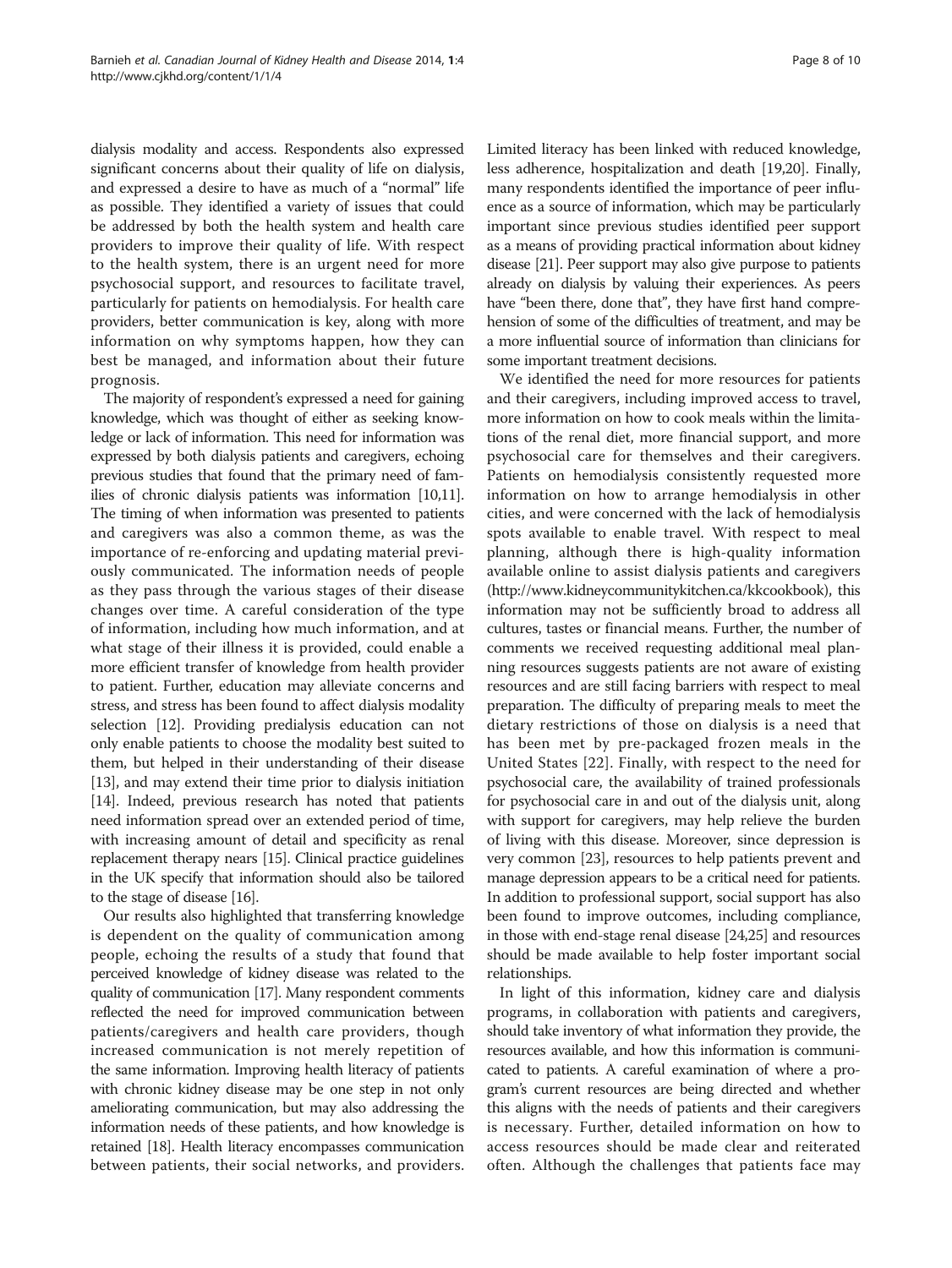<span id="page-8-0"></span>vary slightly across the country, there are likely more similarities than differences in many of the views of patients. As such, the development of certain educational resources, including materials and access to online resources, could be a collaborative process across programs, reducing the need for duplication of effort. While these educational materials will not replace face-to-face visits, they may provide helpful information for patients needing further information in between visits. Programs may also explore the idea of shared decision making as an innovative way of communicating and involving patients in critical decisions about their health [\[26](#page-9-0)].

Our paper has limitations. We did a qualitative analysis of survey responses, which did not enable us to ask follow-up questions to further explore a theme. Analyzing written responses, without further clarification from respondents, could result in misclassification of certain statements. Though we sought to have a representative national response, our study was limited by having a low response rate from British Columbia and Quebec, and from some patient types (First Nations and the elderly). While we think that many of the views expressed in this report will be common across kidney care programs, the extent of the issue may vary based on geographic regions, health care systems and the availability of local resources. The information provided by this study could be supplemented by local questionnaires to best assess local needs, and inform local program changes.

#### Conclusions

We identified four themes from this analysis of the views of patients' on or nearing dialysis and their caregivers: gaining knowledge, maintaining quality of life, sustaining psychosocial wellbeing, and ensuring appropriate care. Importantly, respondents identified a variety of issues that could be addressed by both health systems and health care providers to improve their quality of life. These include the development of patient materials and resources, or sharing of existing resources across Canadian renal programs, along with adopting better communication strategies. Other concerns, such as the need for increased psychosocial and financial support, require consideration by health care funders.

#### Competing interests

The author(s) declare that they have no competing interests.

#### Authors' contributions

KK, BH, AL & BM have made substantial contributions to conception and design, or acquisition of data; LB, LM & BM have made substantial contributions to analysis and interpretation of data; all authors have been involved in drafting the manuscript or revising it critically for important intellectual content; all authors have given final approval of the version to be published; and all authors agree to be accountable for all aspects of the work in ensuring that questions related to the accuracy or integrity of any part of the work are appropriately investigated and resolved.

#### Acknowledgements

Drs. Hemmelgarn and Manns are supported by Alberta Innovates - Health Solutions (AI-HS) (formerly Alberta Heritage Foundation for Medical Research (AHFMR) salary awards). Drs. Manns, and Hemmelgarn are supported by an alternative funding plan from the Government of Alberta and the Universities of Alberta and Calgary. This research was supported by two grants from CIHR (operating grant number 284262 team grant number 251048), an interdisciplinary team grant from Alberta Innovates – Health Solutions, the Interdisciplinary Chronic Disease Collaboration, and from the Kidney Foundation of Canada. The sponsors of the study had no role in study design, data collection, data analysis, data interpretation, or writing of the report. The authors are indebted to Erin Lillie for coordinating the primary study, which provided us with the responses for this study.

#### Author details

<sup>1</sup> Department of Medicine, University of Calgary, Calgary, Alberta, Canada. 2 Interdisciplinary Chronic Disease Collaboration, Alberta, Canada. <sup>3</sup>Department of Community Health Sciences, University of Calgary, Calgary, Canada. <sup>4</sup> Libin Cardiovascular Institute and Institute of Public Health, University of Calgary, Calgary, Canada. <sup>5</sup> Faculty of Nursing, University of Calgary, Calgary, Alberta, Canada. <sup>6</sup>Keenan Research Centre, Li-Ka Shing Knowledge Institute of St. Michael's Hospital, Toronto, Ontario, Canada. <sup>7</sup> Faculty of Medicine, University of Toronto, Ontario, Canada. <sup>8</sup>Foothills Medical Centre, 1403 29th St., NW Calgary, Alberta T2N 2T9, Canada.

#### Received: 2 January 2014 Accepted: 24 February 2014 Published: 7 April 2014

#### References

- 1. Canadian Institute for Health Information: Canadian Organ Replacement Register Annual Report: Treatment of End-Stage Organ Failure in Canada, 2000 to 2009. In Book Canadian Organ Replacement Register Annual Report: Treatment of End-Stage Organ Failure in Canada, 2000 to 2009. Ottawa: CIHI; 2011.
- 2. Liem Y, Bosch J, Huning M: Preference-based quality of life of patients on renal replacement therapy: a systematic review and meta-analysis. Value Health 2008, 11:733–741.
- 3. Avramovic M, Stefanovic V: Health-related quality of life in different stages of renal failure. Artif Organs 2012, 36:581–589.
- 4. Cukor D, Coplan J, Brown C, Friedman S, Cromwell-Smith A, Peterson R, Kimmel P: Depression and anxiety in urban hemodialysis patients. Clin J Am Soc Nephrol 2007, 2:484–490.
- 5. JLA Method. [[http://www.lindalliance.org/JLA\\_Method.asp](http://www.lindalliance.org/JLA_Method.asp)]
- 6. Braun V, Clarke V: Using thematic analysis in psychology. Qualitative research in psychology 2006, 3:77–101.
- 7. Elo S, Kyngas H: The qualitative content analysis process. Journal of Advanced Nursing 2008, 62:107–115.
- Sandelowski M: Qualitative analysis: what it is and how to begin. Research in Nursing & Health 1995, 18:371–375.
- 9. Boyzatis RE: Transforming qualitative information: Thematic analysis and code development. Thousand Oaks, CA: Sage; 1998.
- 10. Wagner C: Family needs of chronic hemodialysis patients: a comparison of perceptions of nurses and families. ANNA J 1996, 23:19–26.
- 11. Ormandy P: Information topics important to chronic kidney disease patients: a systematic review. J Ren Care 2008, 34:19-27.
- 12. Harwood L, Wilson B, Sontrop J, Clark A: Chronic kidney disease stressors influence choice of dialysis modality. Journal of Advanced Nursing 2012, 68:2454–2465.
- 13. Klang B, Bjorvell H, Clyne N: Predialysis education helps patients choose dialysis modailty and increases disease-specific knowledge. J Adv Nurs 1999, 29:869–876.
- 14. Devins G, Mendelssohn D, Barré P, Binik Y: Predialysis psychoeducational intervention and coping styles influence time to dialysis in chronic kidney disease. Am J Kid Dis 2003, 42:693–703.
- 15. Gordon E, Sehgal A: Patient-nephrologist discussion about kidney transplantation as a treatment option. Adv Ren Replace Ther 2000, 7:177–183.
- 16. Early identification and management of chronic kidney disease in adults in primary and secondary care. In Book Early identification and management of chronic kidney disease in adults in primary and secondary care. September 2008. [guidance.nice.org.uk/cg73](http://guidance.nice.org.uk/cg73).